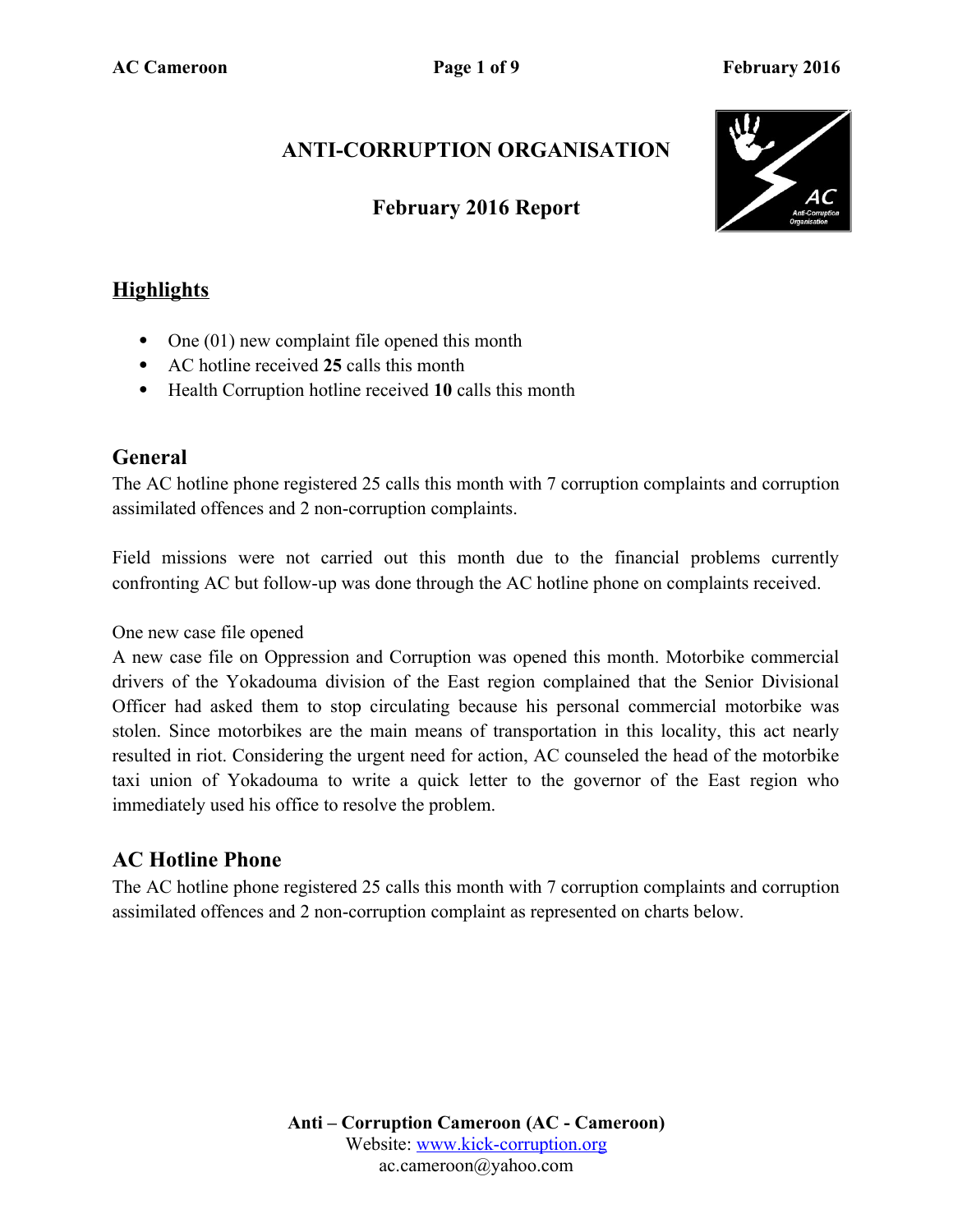

52% of calls were responsive while 48% were non responsive

# **AC Hotline Responsive Calls Split February 2016**



50% of responsive calls this month were corruption complaints, followed by no complaint calls with 36% and non-corruption calls with 14%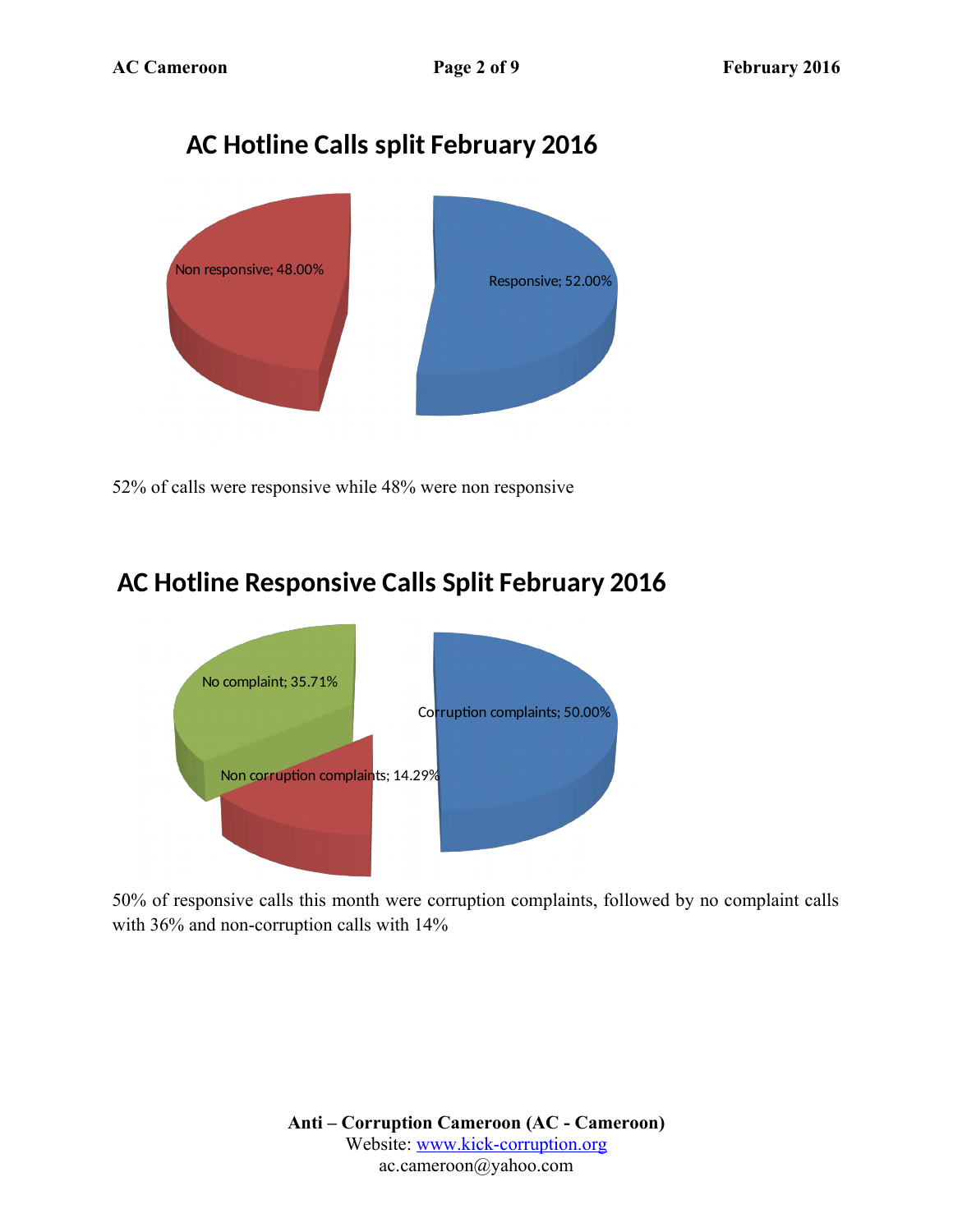# **AC Hotline Corruption Complaints Split February 2016**



46% of corruption complaints this month were against bribery and corruption, followed by complaints against embezzlement with 27%, oppression with 18% and lastly fraud with 9%

# **AC Hotline Non-Corruption Complaints Split February 2016**



Complaints against theft were at 40%, followed by complaints against abusive dismissal, land problems and complaints with private problems all had 20% each.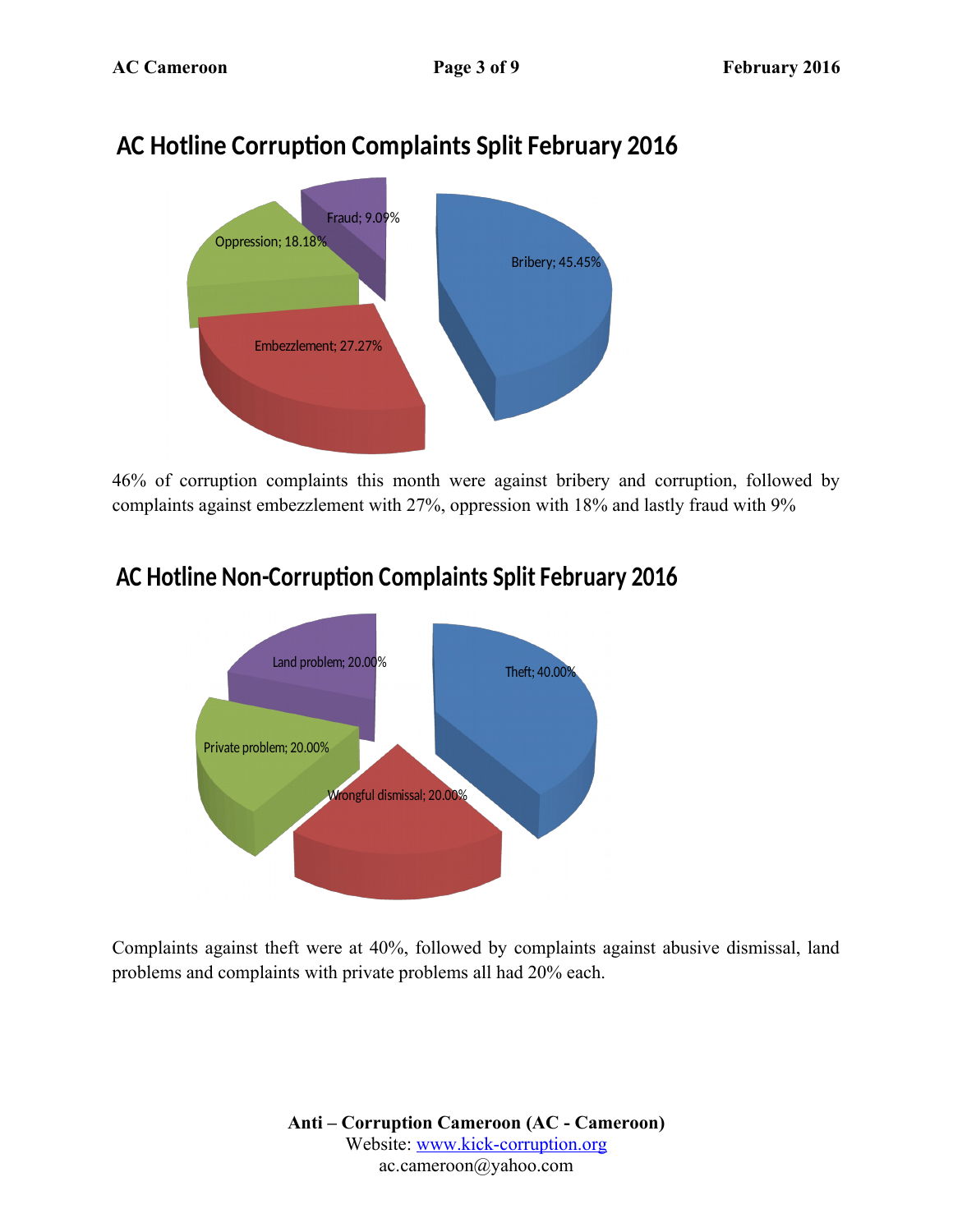## **Gender**



The male gender as usual participated most representing 85% of total calls while the female gender had 15%

## **Age Range of Callers**



# **AC Hotline Age-Range Split February 2016**

The adult age range had the highest calls representing 54% while the youth age range had 46% of calls. The elderly age range did not participate in calls this month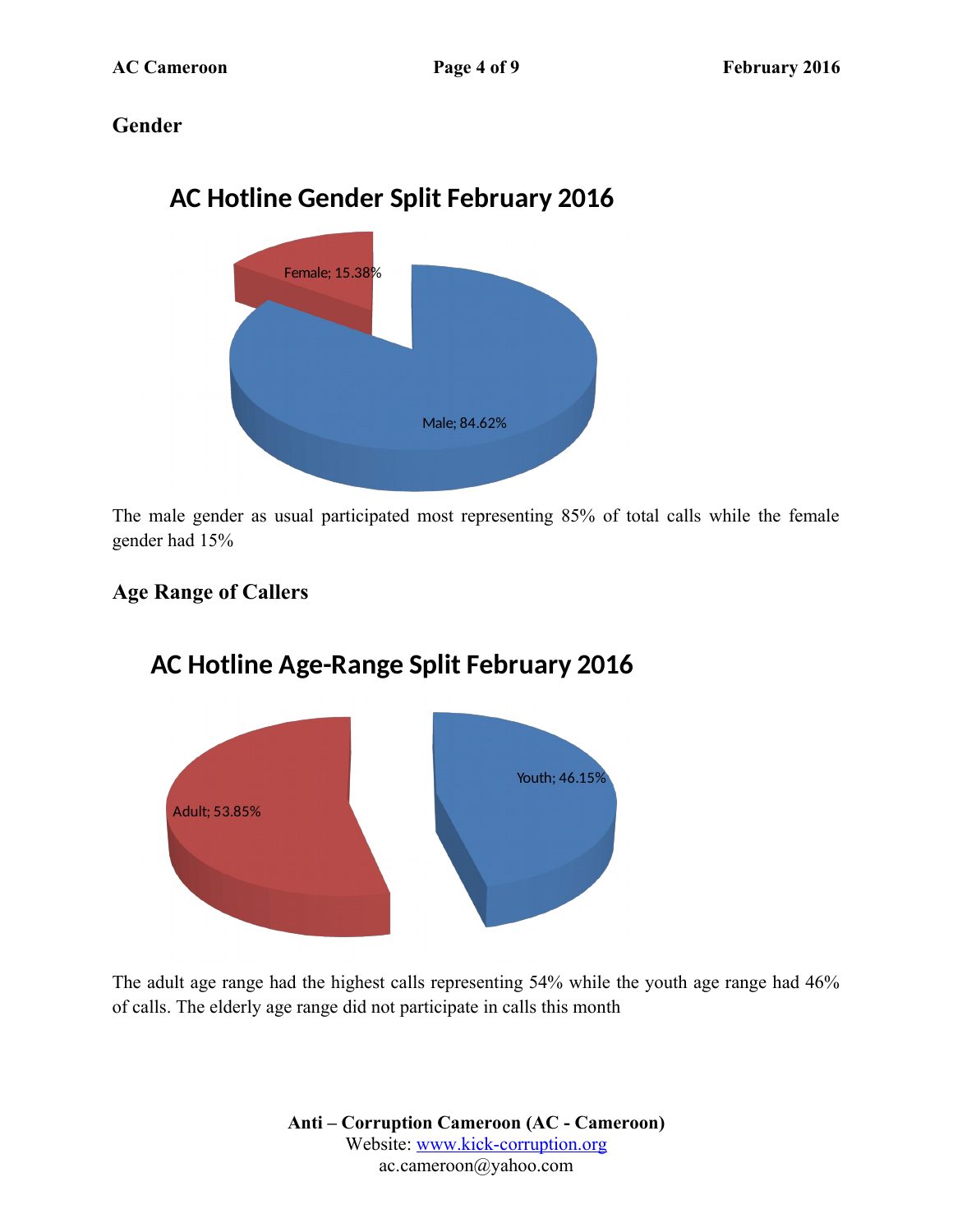### **Regional Representation**



# **AC Hotline Regional Split February 2016**

The Centre region participated most representing 50% of total calls, followed by the Littoral region with 15%, the East region with 14% and then the North, South and South West regions with 7% each of calls

## **Email/postal complaints**

Four corruption complaints were received through the AC email address. The first was a case of two counts of bribery and corruption and oppression implicating the state counsel of Dschang, the second was a case on embezzlement denouncing the director of an agricultural school in Bamenda (CRA Bambili) who has been siphoning money from the school, the third involving bribery and corruption implicating the Minister of Mines, Industries and Technology Development and a last one involving fraud.

Also, a non-corruption complaint was received through the Organizations' email address on theft.

#### **Investigations**

Investigations were carried out on a new case file opened this month on Corruption and Oppression. The Senior Divisional Officer (SDO) of Yokadouma ordered motorbike taxis to stop work. The reason for this being that his own commercial motor bike was stolen and he must recover it before commercial motorbikes can resume circulation in the whole of Yokadouma. He added that any motorbike driver who wanted to work should deposit 5,000 FCFA in his office beforehand. Considering the urgent need for action to resolve the problem and the fact that the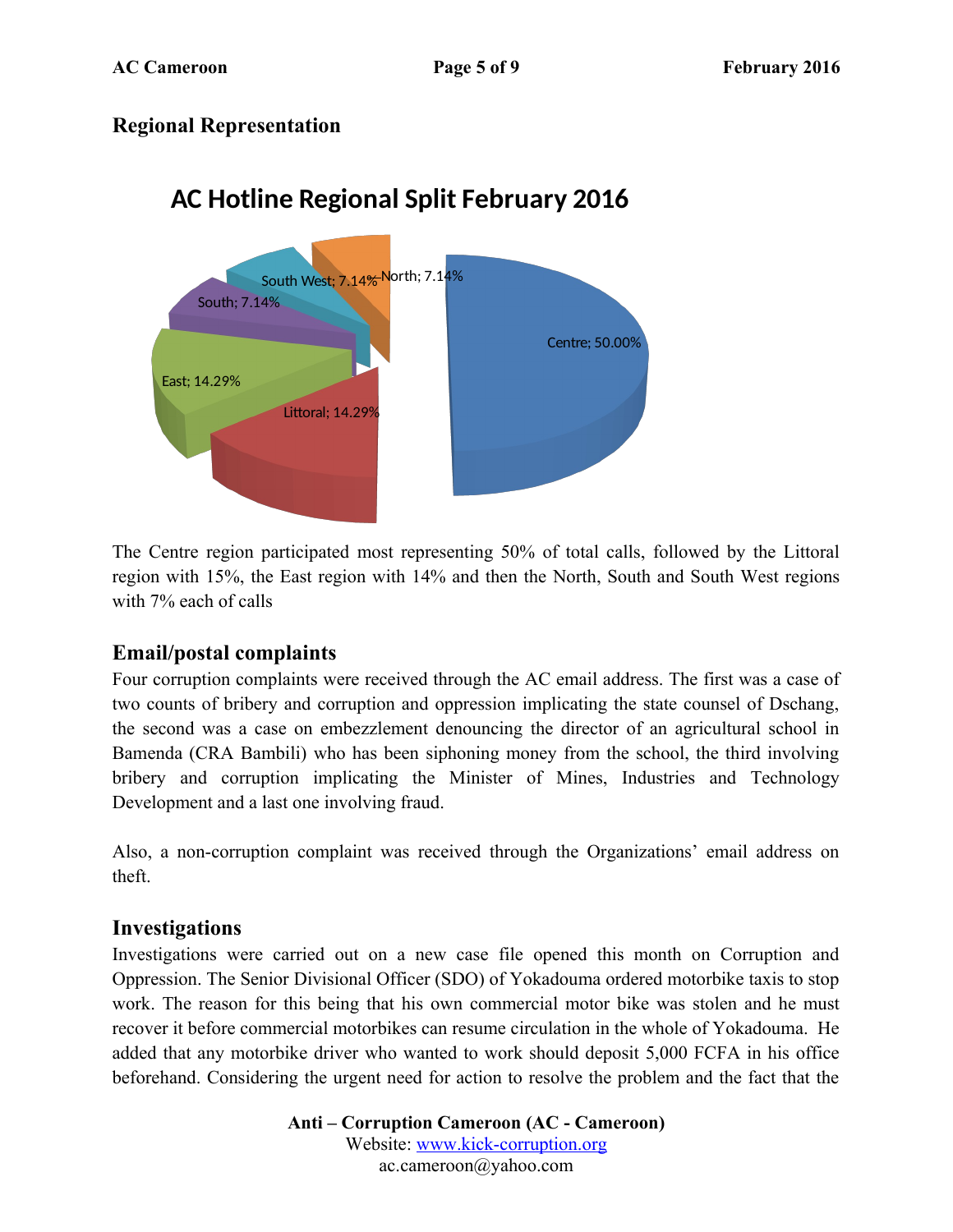issue was escalating into a manifestation, AC counseled the head of the motorbike taxi union of Yokadouma to write a letter to the governor of the East region who used his office to quickly resolve the problem.

### **Case Follow-up**

AC has not been able to get in contact with any member of the school administration of ENIEG in Nanga Eboko with respect to the bribery complaint file opened last month.

## **Health Corruption Hotline**

Calls received through the Health Corruption hotline phone saw a slight increase from last month's calls. 10 calls came in through the Health Corruption hotline phone with 1 noncorruption complaint concerning lateness and negligence of medical personnel in hospitals. The data has been analyzed and is represented on charts as seen below.

# Responsive; 40.00% Non responsive; 60.00%

# **Health Corruption Hotline Calls Split February 2016**

60% of calls this month were non responsive while 40% were responsive. The reason for the high number of non-responsive calls can be explained by the fact many callers just flash or send a beep-me message which AC could not call back because of financial difficulties being experienced in the early part of the month.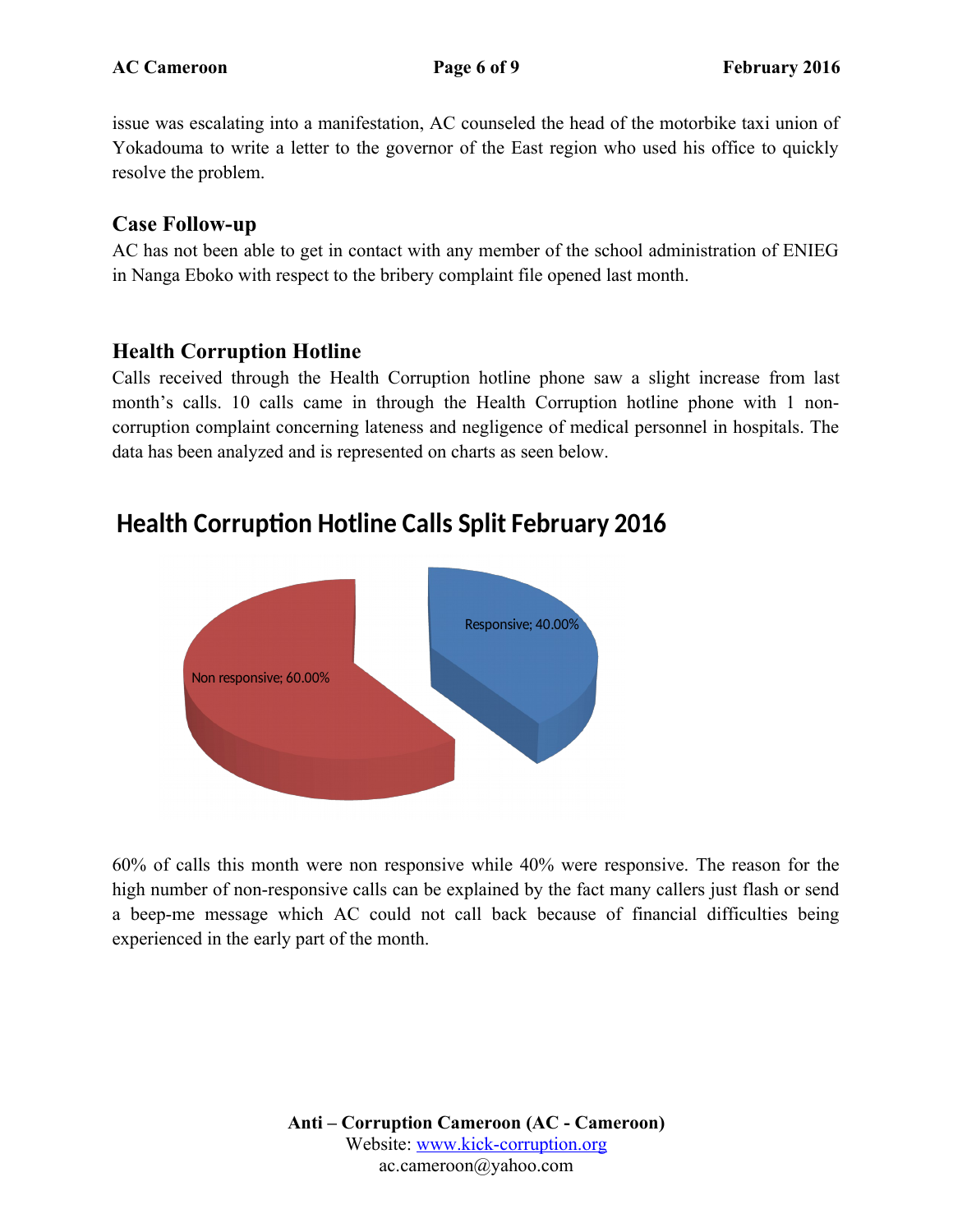## **Gender**

# **Health Corruption Hotline Gender Split February 2016**



The male gender recorded more calls representing 70% of calls while the female gender represented 30% of calls received.

## **Age Range of Callers**



# **Health Corruption Hotline Age-Range Split February 2016**

The adult age range had the highest calls representing 62% of calls, followed by the youth age range with 25% and lastly the elderly age range with 13%.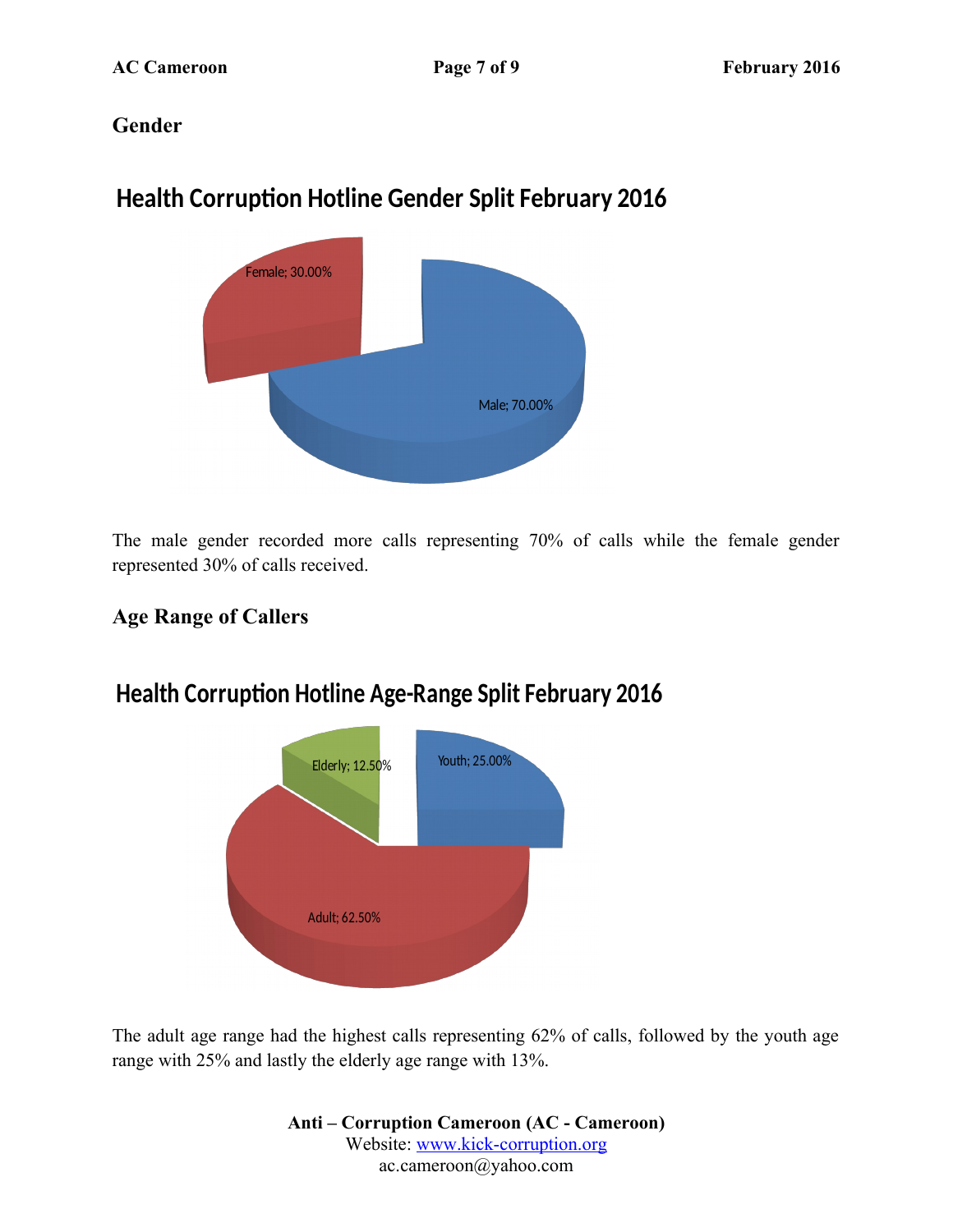## **Regional Representation**



# **Health Corruption Hotline Regional Representation February 2016**

The Adamawa region had the highest participation representing 43% of calls, followed by the South West region with 15% and lastly, the Centre, Littoral and North West regions had 14% each